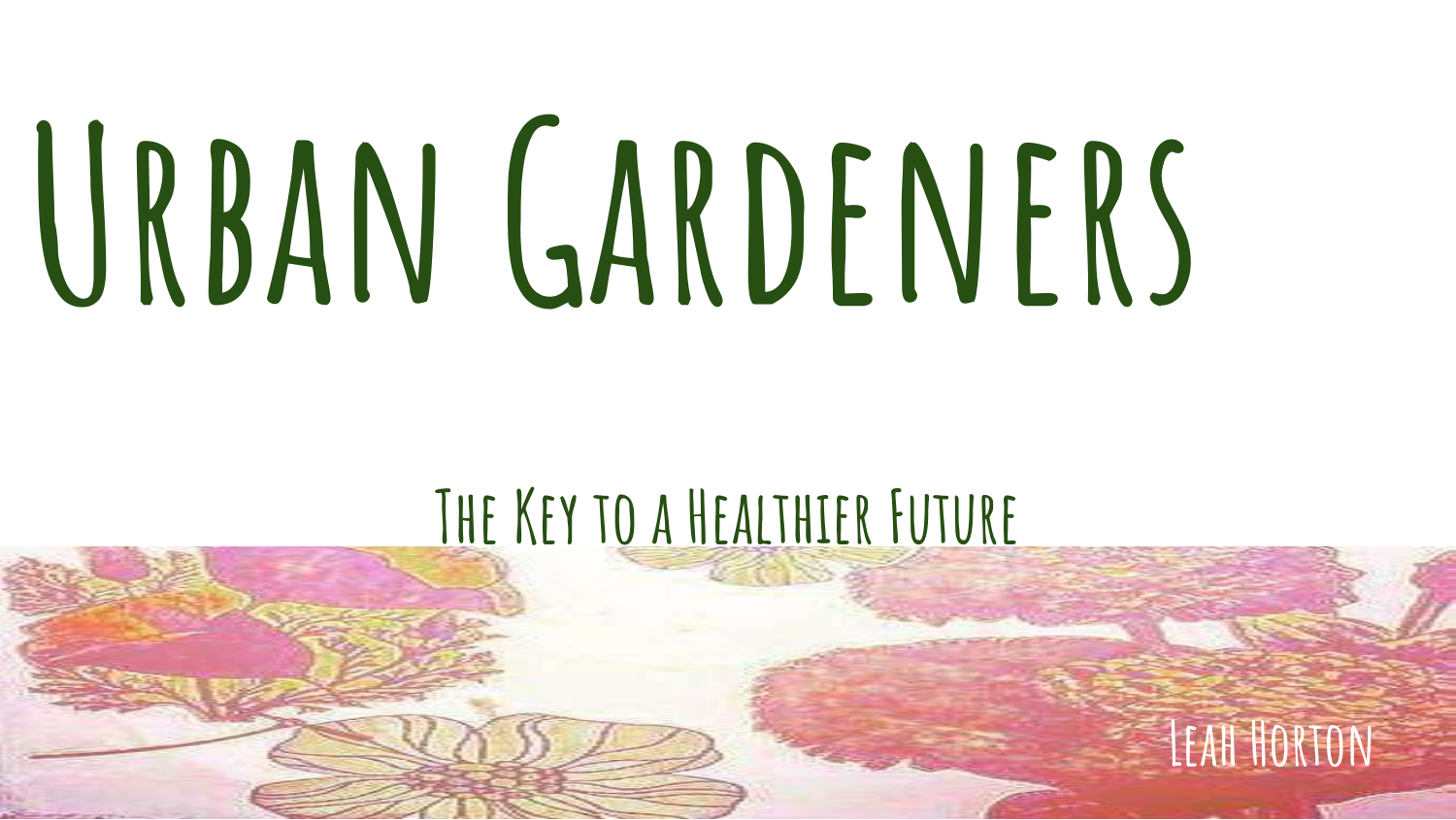## **Identifying The Problem**

- ★ **Food deserts are a local and Global epidemic.**
- ★ **Food deserts can be described as geographic areas where residents' access to affordable, healthy food options.**
- ★ **An estimated 750,000 New York City residents live in food deserts, while about three million people live in places where stores that sell fresh produce are few or far away.**
	- **"They have became a breeding ground for these fast-food chains, which includes East New York, where he grew up."**

**-Council Member Rafael L. Espinal of District 37,**

○ **"Many people in low-income neighborhoods are spending their food budget at discount stores or pharmacies where there is no fresh produce,"** 

> **-Amanda Burden, the city's planning director told the New York Times**

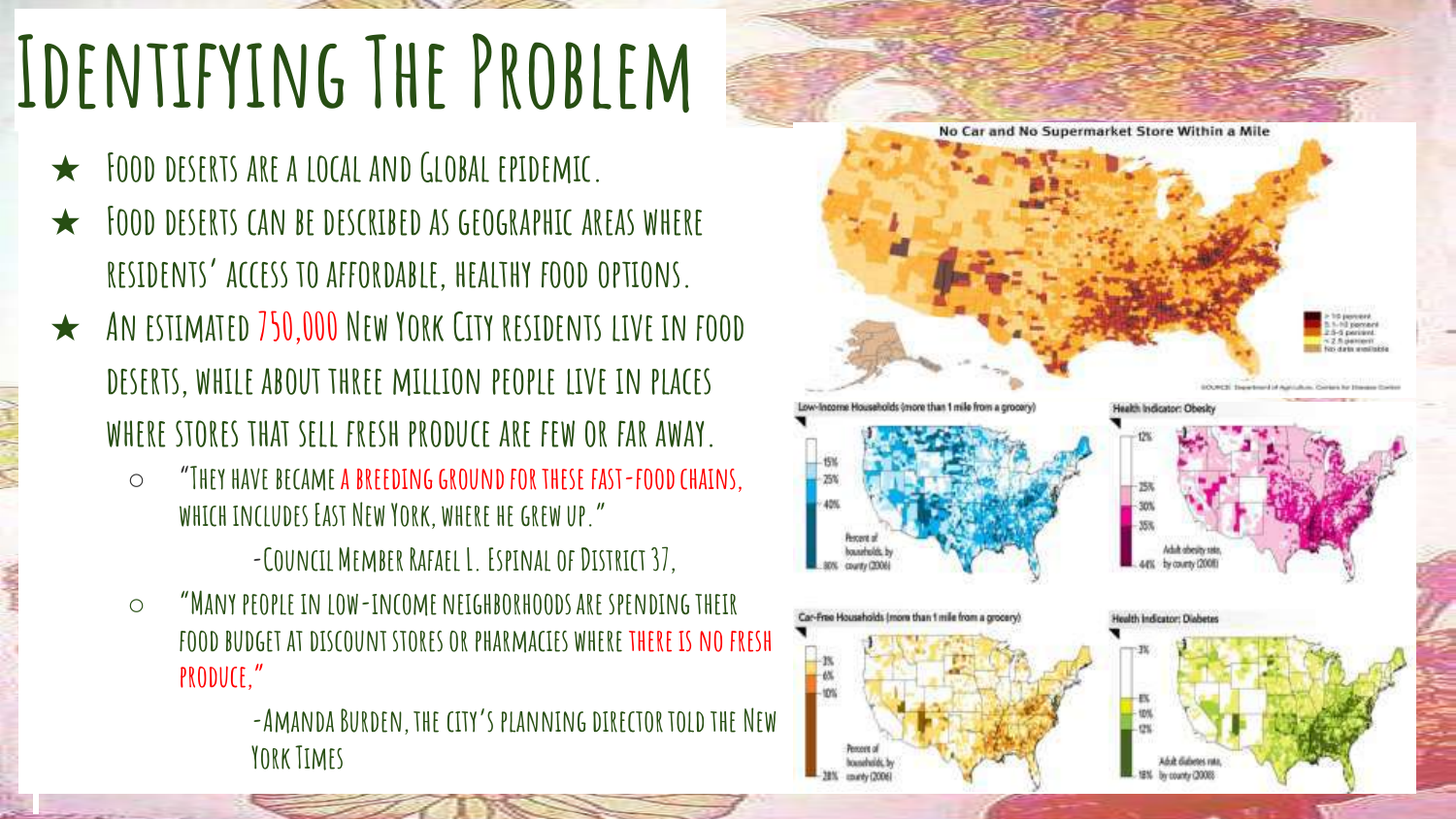### **The Solution and Proposals**

- ★ **Putting small hydroponic farms in schools.**
	- **PLYMOUTH, Wis. (AP) — Students at a private school in eastern Wisconsin are growing their own food for lunch in the school's cafeteria.**
	- USING URBAN FARM FOR SERVICE-LEARNING. THROUGH HYDROPONICS, **students grow produce year-round, which helps feed people at the school as well as community members.**

### ★ **Turning this into a class to foster future Hydropic famers**

- CREATING FARMS FORMS A NEW EDUCATION AND TURNS THE HYDROPIC SCHOOL FARMS INTO **healthy food and education**
- SCHOOLS HAVE BEGAN TO TEACH HYDROPICS IN THE CLASSROOM TO MIDDLE AND HIGH SCHOOL **Kids**
	- BEDFORD STUYVESANT NEW BEGINNINGS CHARTER SCHOOL, BROOKLYN, NEW YORK
	- **Maize High School, Wichita, Kansas**
	- **Alea High School, Alea, Hawaii**

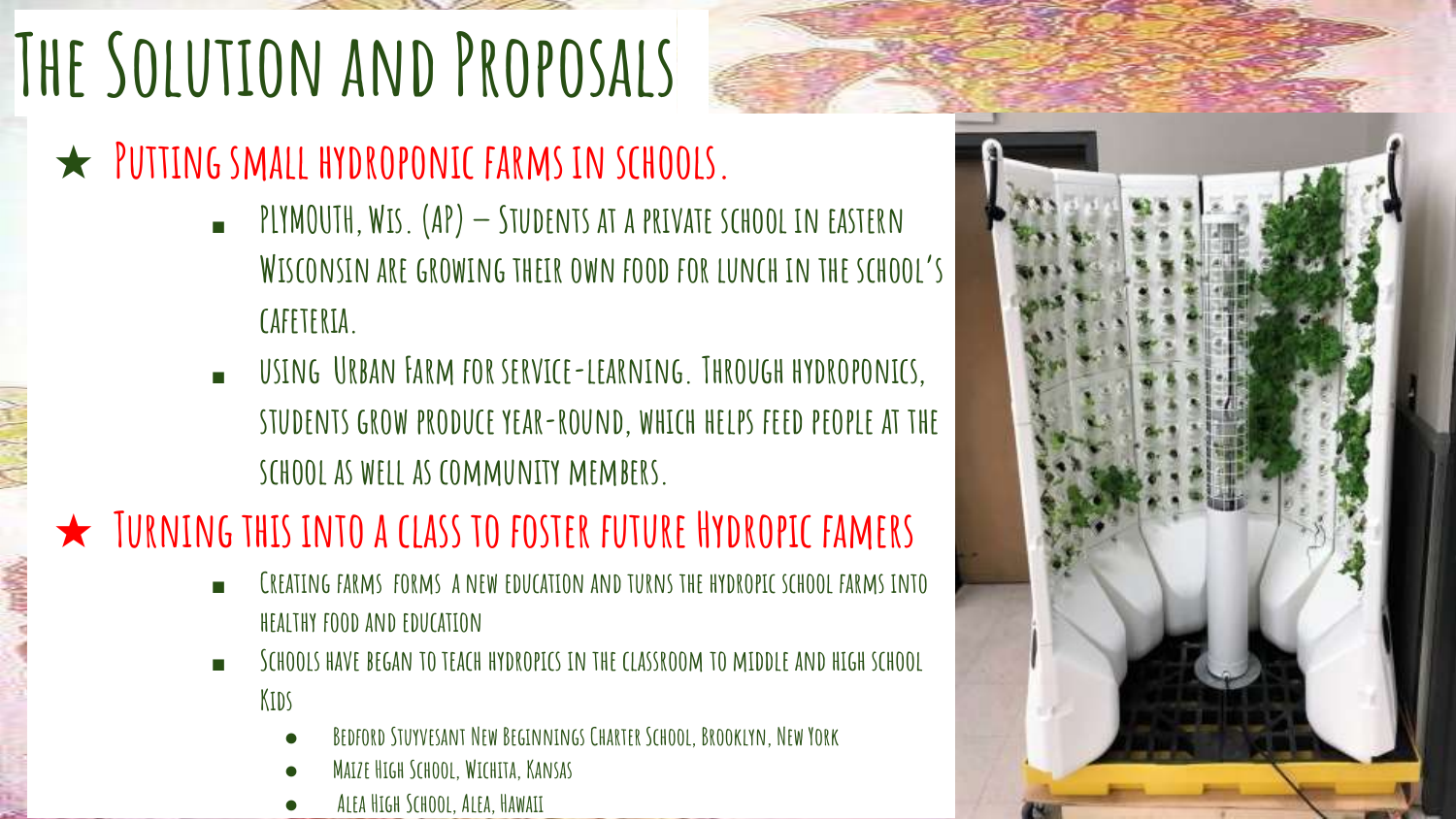### **Introduction to Hydroponics**

- ★ **Urban Gardening**
	- **urban agriculture is farming or gardening that occurs within an urban setting. Due to its environmental and spacious limitation urban farming is typically more decorative and creative the regular agriculture.**
- ★ **Vertical Farming**
	- **growing plants and produce in a vertical orientation, maximizing the use of the location's square footage**
	- **usually it produces cabbage, lettuce and leafy greens**
- ★ **hYDROPONICS**
	- **Benefits**
		- **Quilty**
			- **Cuts down on transportation costs**
			- **No Pesticides**
			- **Less Labor**
		- **SpACE**
			- **20% less space for growing**
			- CROPS GROW FASTER IN HYDROPONIC CULTURE THAN IN A SOIL BASED GROWING MEDIUM
		- **Resources**
			- **20 times less water than soil based gardening**
	- **Exception of Hydroponics**
		- **Cleaning**
		- **Clogs**

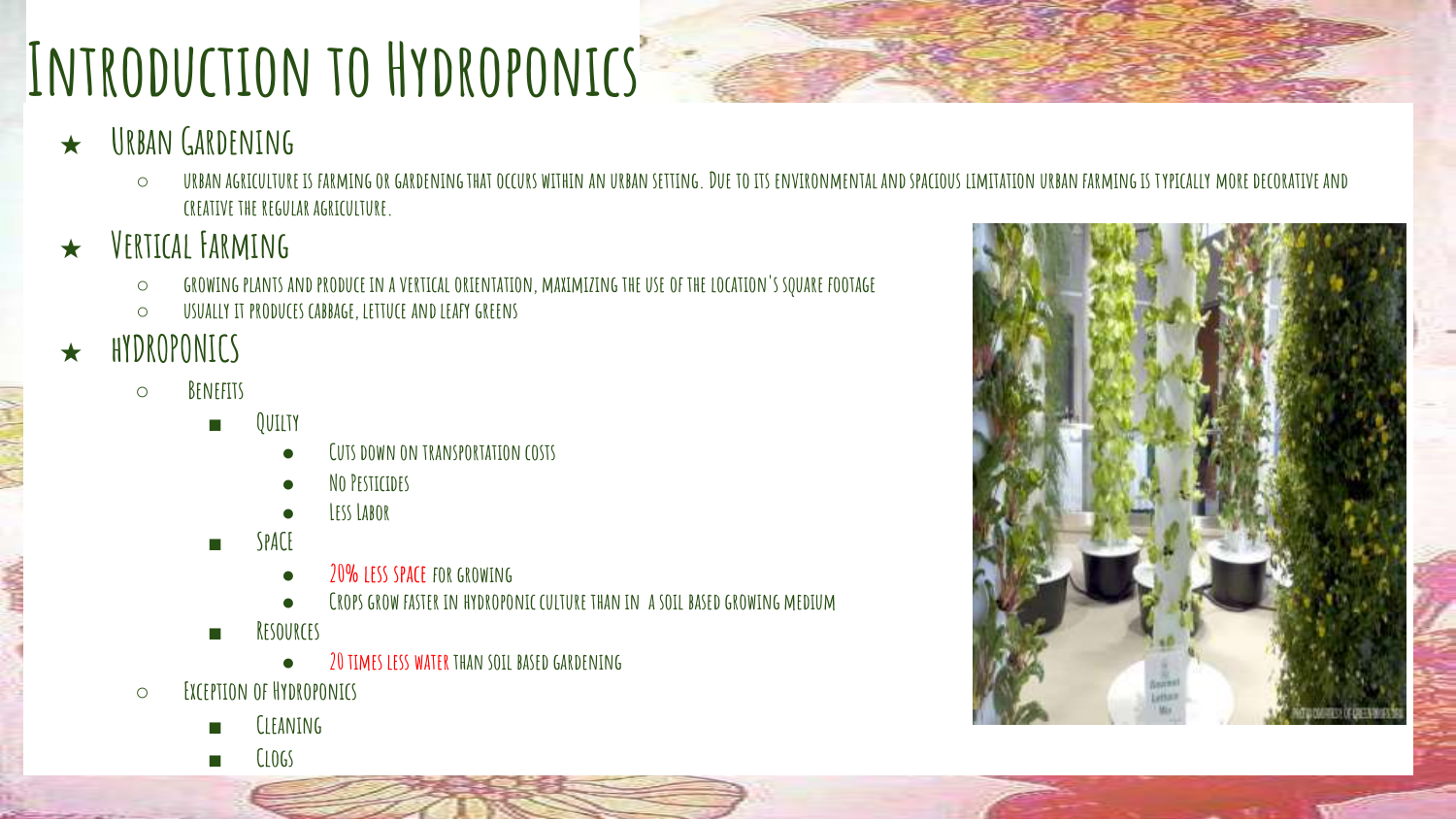### **The Communities**

- ★ **HyDROPONICS iN MANHATTAN**
	- **The Green Box Hydroponic**
		- **Stores**



- **"is the only hydroponic and urban gardening supply store in the heart of New York City carrying leading brands, The Green Box aims to always offer customers valuable consultation, a welcoming atmosphere, and competitive price points"**
- **Farm.one**
	- **Largest vertical farm in Manhattan, growing hundreds of rare herbs, edible flowers and microgreens for the best chefs in New York**
	- **HYDROPONICS FOR KIDS**
		- **A fun and interactive opportunity for kids to experience farming, hydroponics, and emerging technology. Designed to stimulate interest in food sourcing and sustainability while learning to appreciate new flavors and culinary possibilities.**
- **The Hydroponic Garden:The institute of Culinary Education** 
	- **"At ICE, we're making "farm-to-[classroom" cuisine the standard for culinary education. ICE's indoor hydroponic garden has grown](https://www.ice.edu/newyork/explore-ice/hydroponic-garden/crops) over 250 crop varieties to date, producing rare flavors from around the world in a state-of-the-art, controlled environment"**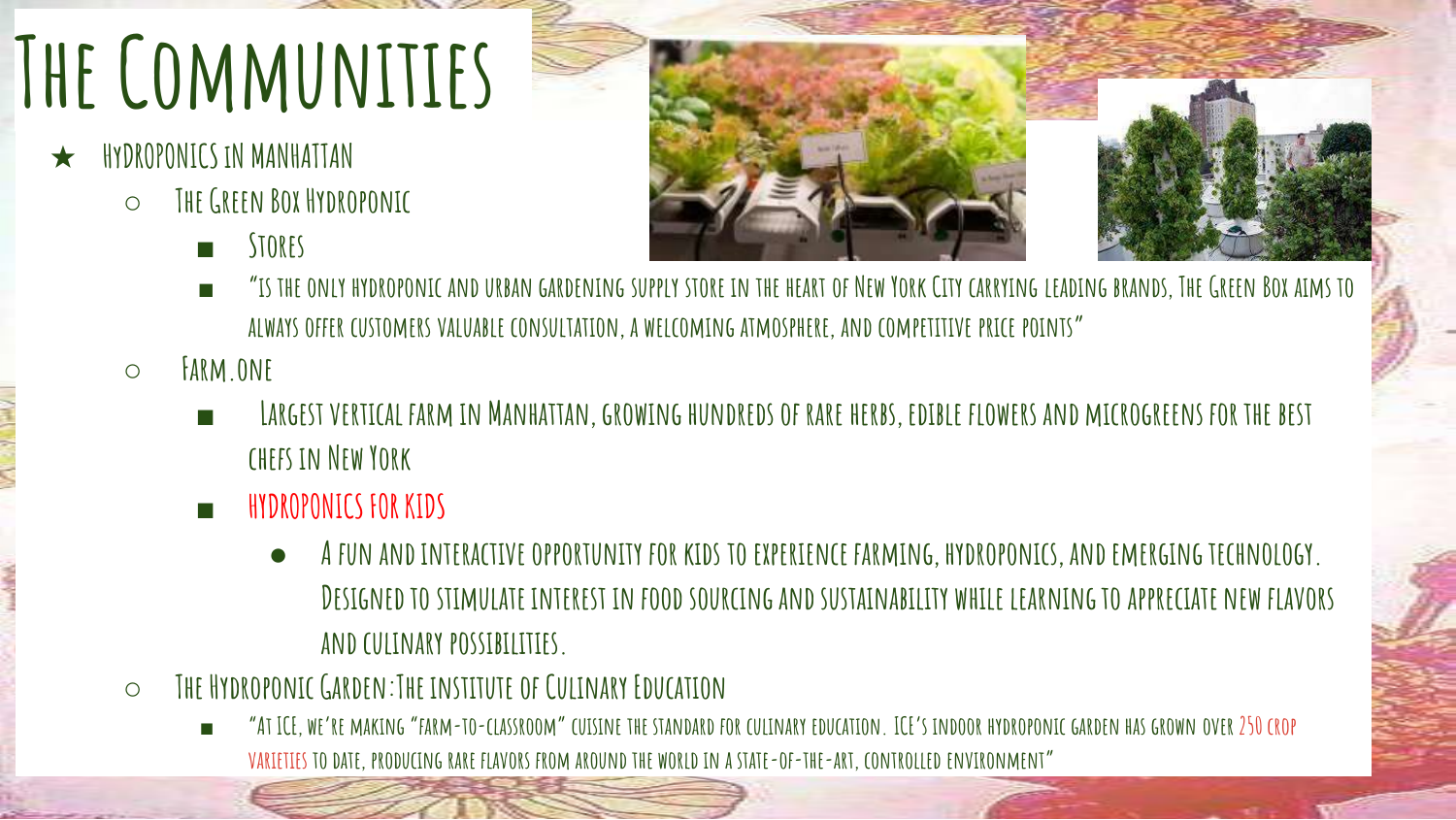### **Models**

- $\star$  There are no limitation to the styles of hydroponic systems
	- They are purely up to the creativity of the maker
- ★ Here are a few examples of expensive models priced at \$200 and inexpensive models made out of water bottles that can be hung in the window of a classroom.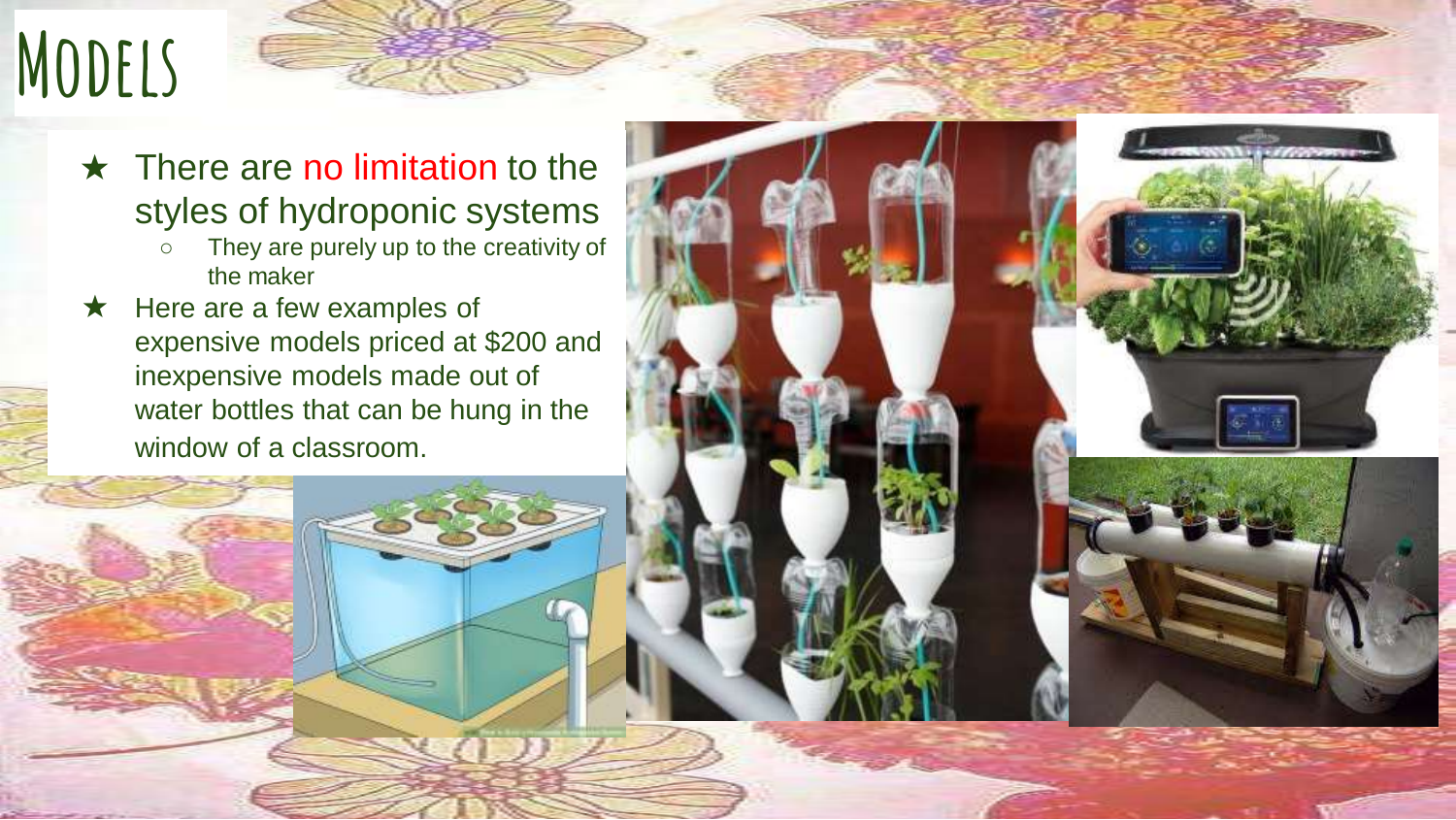### **Electronic Demonstration**

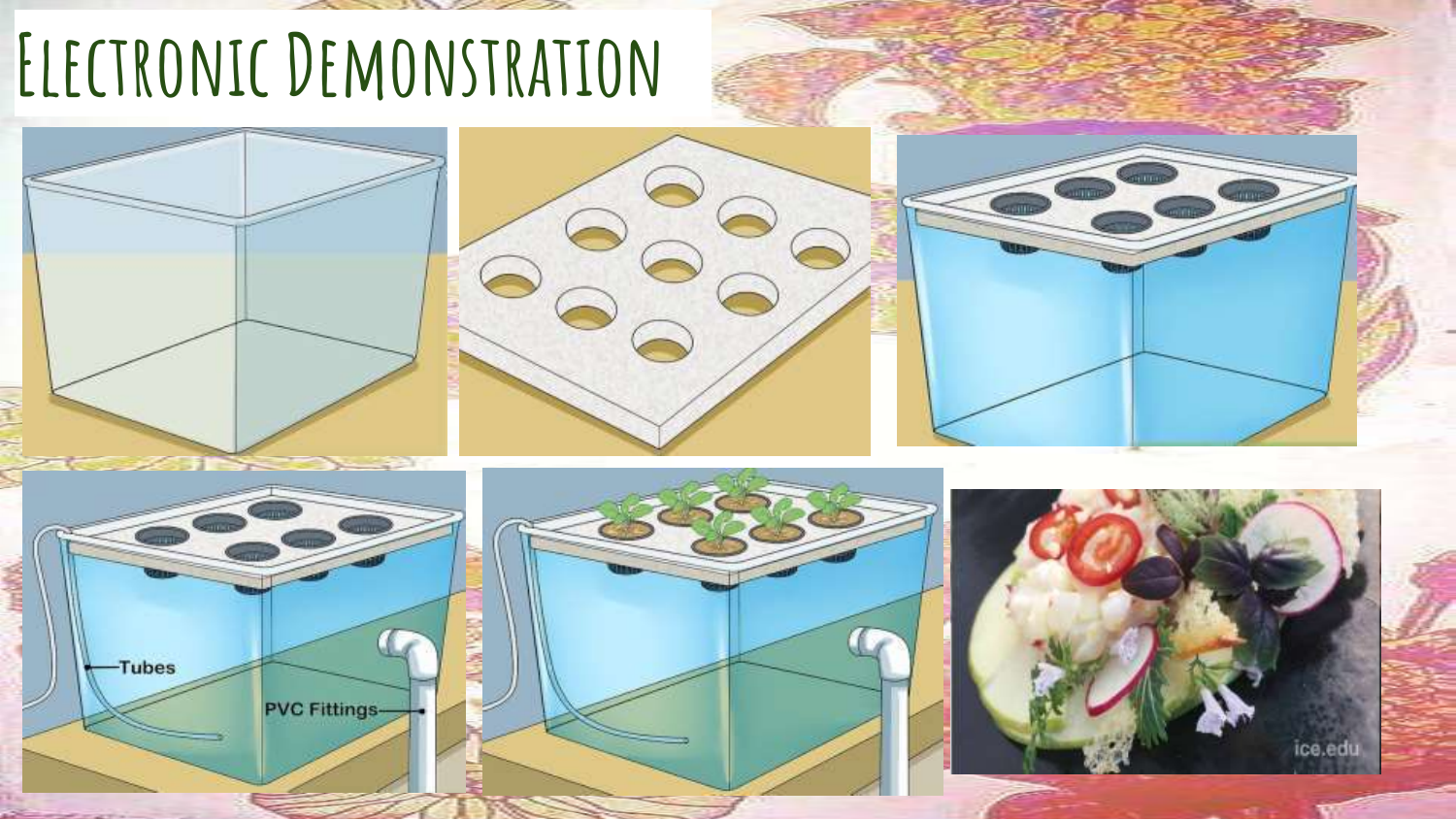### **In Class Physical Demonstration**

- ★ **I built my own model with the goal of making a large scale system with little money**
- ★ **This demonstration shows how a class could make this type of MODEL AND i included a Itemized list** 
	- **less than 20 minutes to build**
	- **\$28 or less to build** 
		- SOME OF THE MATERIALS ARE COMMON **items that can be found items so some prices are approximate**

**\$8.79**

**TOPFIN** 

■ **This is a systable fact because of the reusable items**